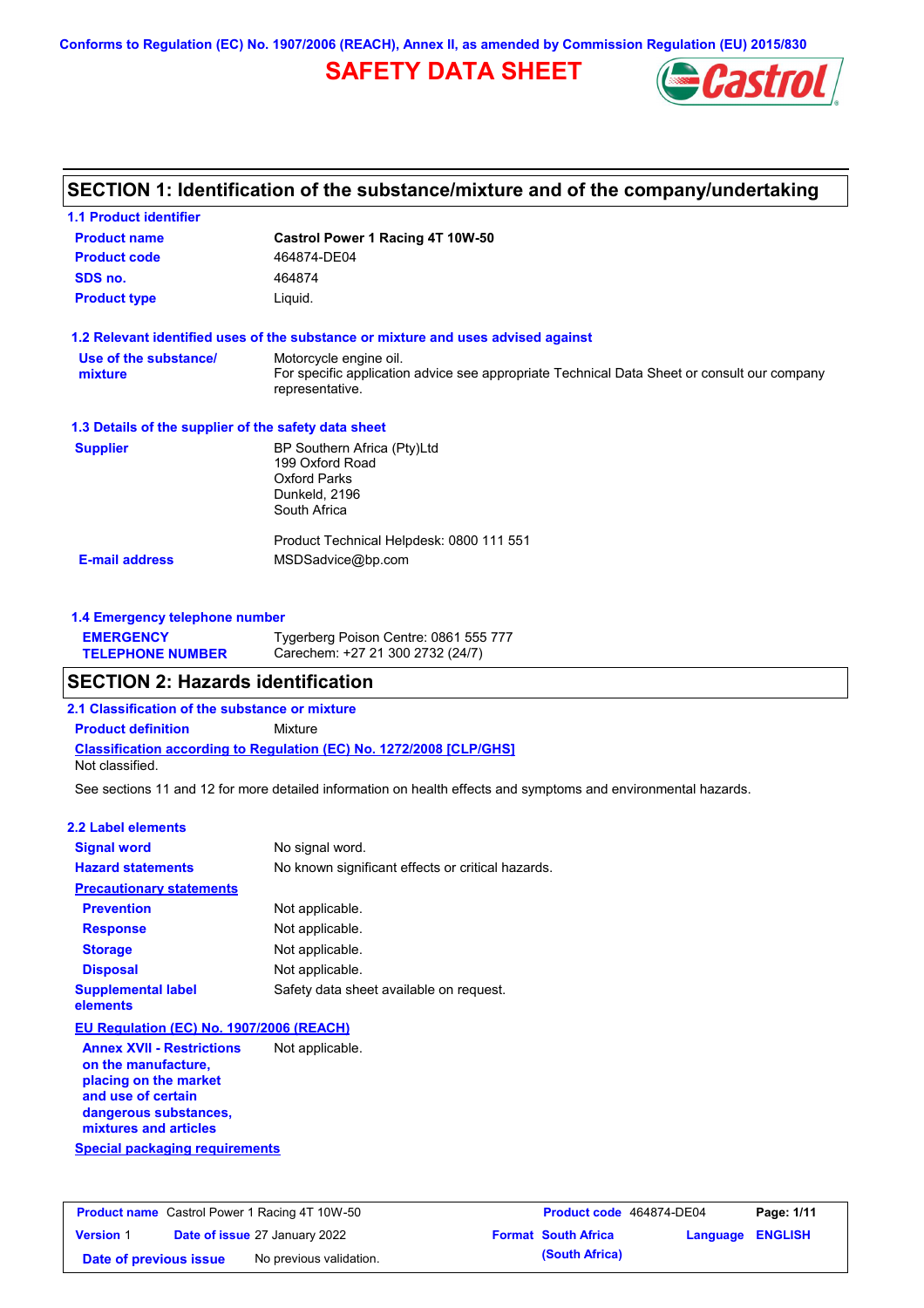# **SECTION 2: Hazards identification**

| <b>Containers to be fitted</b><br>with child-resistant<br>fastenings                                                     | Not applicable.                                                                                                                                                                                                          |  |  |  |  |
|--------------------------------------------------------------------------------------------------------------------------|--------------------------------------------------------------------------------------------------------------------------------------------------------------------------------------------------------------------------|--|--|--|--|
| <b>Tactile warning of danger</b>                                                                                         | Not applicable.                                                                                                                                                                                                          |  |  |  |  |
| 2.3 Other hazards                                                                                                        |                                                                                                                                                                                                                          |  |  |  |  |
| <b>Results of PBT and vPvB</b><br>assessment                                                                             | Product does not meet the criteria for PBT or vPvB according to Regulation (EC) No. 1907/2006,<br>Annex XIII.                                                                                                            |  |  |  |  |
| <b>Product meets the criteria</b><br>for PBT or vPvB according<br>to Regulation (EC) No.<br><b>1907/2006, Annex XIII</b> | This mixture does not contain any substances that are assessed to be a PBT or a vPvB.                                                                                                                                    |  |  |  |  |
| Other hazards which do<br>not result in classification                                                                   | Defatting to the skin.<br>USED ENGINE OILS<br>Used engine oil may contain hazardous components which have the potential to cause skin<br>cancer.<br>See Toxicological Information, section 11 of this Safety Data Sheet. |  |  |  |  |

### **SECTION 3: Composition/information on ingredients**

#### **3.2 Mixtures**

Mixture **Product definition**

Highly refined base oil (IP 346 DMSO extract < 3%). Proprietary performance additives.

| <b>Product/ingredient</b><br>name                         | <b>Identifiers</b>                                                                      | % | <b>Regulation (EC) No.</b><br><b>1272/2008 [CLP]</b> | <b>Type</b> |
|-----------------------------------------------------------|-----------------------------------------------------------------------------------------|---|------------------------------------------------------|-------------|
| Distillates (petroleum), hydrotreated<br>heavy paraffinic | REACH #: 01-2119484627-25 ≤5<br>EC: 265-157-1<br>CAS: 64742-54-7<br>Index: 649-467-00-8 |   | Asp. Tox. 1, H304                                    | [1]         |

#### **See Section 16 for the full text of the H statements declared above.**

#### **Type**

[1] Substance classified with a health or environmental hazard

[2] Substance with a workplace exposure limit

[3] Substance meets the criteria for PBT according to Regulation (EC) No. 1907/2006, Annex XIII

[4] Substance meets the criteria for vPvB according to Regulation (EC) No. 1907/2006, Annex XIII

[5] Substance of equivalent concern

[6] Additional disclosure due to company policy

Occupational exposure limits, if available, are listed in Section 8.

#### **SECTION 4: First aid measures**

#### **4.1 Description of first aid measures**

| Eye contact                       | In case of contact, immediately flush eyes with plenty of water for at least 15 minutes. Eyelids<br>should be held away from the eyeball to ensure thorough rinsing. Check for and remove any<br>contact lenses. Get medical attention. |
|-----------------------------------|-----------------------------------------------------------------------------------------------------------------------------------------------------------------------------------------------------------------------------------------|
| <b>Skin contact</b>               | Wash skin thoroughly with soap and water or use recognised skin cleanser. Remove<br>contaminated clothing and shoes. Wash clothing before reuse. Clean shoes thoroughly before<br>reuse. Get medical attention if irritation develops.  |
| <b>Inhalation</b>                 | If inhaled, remove to fresh air. Get medical attention if symptoms occur.                                                                                                                                                               |
| <b>Ingestion</b>                  | Do not induce vomiting unless directed to do so by medical personnel. Get medical attention if<br>symptoms occur.                                                                                                                       |
| <b>Protection of first-aiders</b> | No action shall be taken involving any personal risk or without suitable training.                                                                                                                                                      |

#### **4.2 Most important symptoms and effects, both acute and delayed**

See Section 11 for more detailed information on health effects and symptoms.

#### **Potential acute health effects Inhalation** Vapour inhalation under ambient conditions is not normally a problem due to low vapour

|                     | pressure.                                                                                   |  |
|---------------------|---------------------------------------------------------------------------------------------|--|
| <b>Ingestion</b>    | No known significant effects or critical hazards.                                           |  |
| <b>Skin contact</b> | Defatting to the skin. May cause skin dryness and irritation.                               |  |
| <b>Eye contact</b>  | No known significant effects or critical hazards.                                           |  |
|                     | Delaved and immediate effects as well as chronic effects from short and long-term exposure_ |  |

|                  | <b>Product name</b> Castrol Power 1 Racing 4T 10W-50 |                            | <b>Product code</b> 464874-DE04 | Page: 2/11 |
|------------------|------------------------------------------------------|----------------------------|---------------------------------|------------|
| <b>Version</b> 1 | <b>Date of issue 27 January 2022</b>                 | <b>Format South Africa</b> | <b>Language ENGLISH</b>         |            |

**Date of previous issue** No previous validation. **Conservation** (South Africa)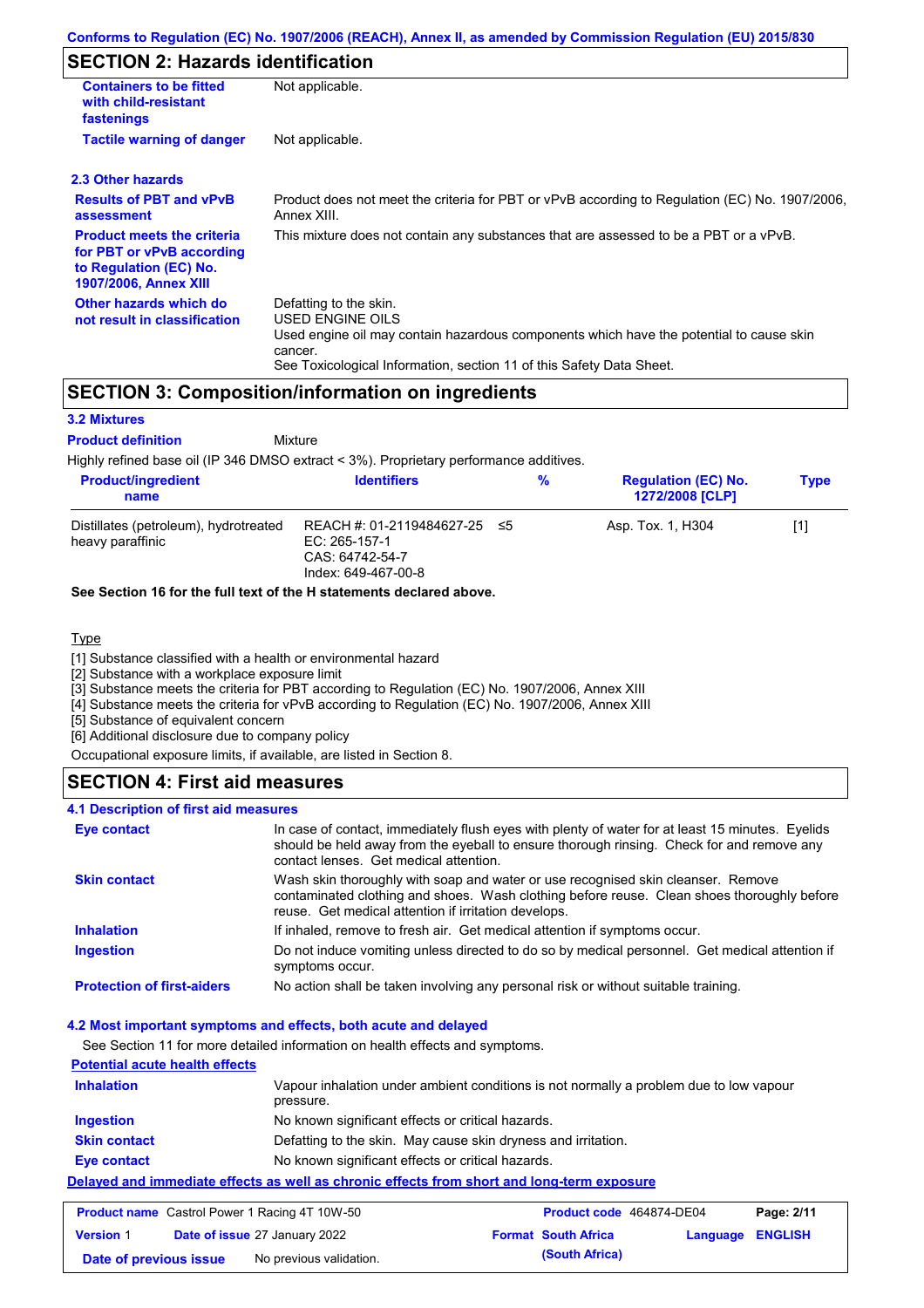### **Conforms to Regulation (EC) No. 1907/2006 (REACH), Annex II, as amended by Commission Regulation (EU) 2015/830**

# **SECTION 4: First aid measures**

| <b>Inhalation</b>   | Overexposure to the inhalation of airborne droplets or aerosols may cause irritation of the<br>respiratory tract. |
|---------------------|-------------------------------------------------------------------------------------------------------------------|
| Ingestion           | Ingestion of large quantities may cause nausea and diarrhoea.                                                     |
| <b>Skin contact</b> | Prolonged or repeated contact can defat the skin and lead to irritation and/or dermatitis.                        |
| <b>Eye contact</b>  | Potential risk of transient stinging or redness if accidental eye contact occurs.                                 |

#### **4.3 Indication of any immediate medical attention and special treatment needed**

| <b>Notes to physician</b>                                         | Treatment should in general be symptomatic and directed to relieving any effects.                                                                                                                                                                                                                                                                                 |  |  |  |
|-------------------------------------------------------------------|-------------------------------------------------------------------------------------------------------------------------------------------------------------------------------------------------------------------------------------------------------------------------------------------------------------------------------------------------------------------|--|--|--|
| <b>SECTION 5: Firefighting measures</b>                           |                                                                                                                                                                                                                                                                                                                                                                   |  |  |  |
| 5.1 Extinguishing media<br><b>Suitable extinguishing</b><br>media | In case of fire, use foam, dry chemical or carbon dioxide extinguisher or spray.                                                                                                                                                                                                                                                                                  |  |  |  |
| <b>Unsuitable extinguishing</b><br>media                          | Do not use water jet. The use of a water jet may cause the fire to spread by splashing the<br>burning product.                                                                                                                                                                                                                                                    |  |  |  |
| 5.2 Special hazards arising from the substance or mixture         |                                                                                                                                                                                                                                                                                                                                                                   |  |  |  |
| <b>Hazards from the</b><br>substance or mixture                   | In a fire or if heated, a pressure increase will occur and the container may burst.                                                                                                                                                                                                                                                                               |  |  |  |
| <b>Hazardous combustion</b><br>products                           | Combustion products may include the following:<br>carbon oxides (CO, CO <sub>2</sub> ) (carbon monoxide, carbon dioxide)                                                                                                                                                                                                                                          |  |  |  |
| <b>5.3 Advice for firefighters</b>                                |                                                                                                                                                                                                                                                                                                                                                                   |  |  |  |
| <b>Special precautions for</b><br>fire-fighters                   | No action shall be taken involving any personal risk or without suitable training. Promptly<br>isolate the scene by removing all persons from the vicinity of the incident if there is a fire.                                                                                                                                                                    |  |  |  |
| <b>Special protective</b><br>equipment for fire-fighters          | Fire-fighters should wear appropriate protective equipment and self-contained breathing<br>apparatus (SCBA) with a full face-piece operated in positive pressure mode. Clothing for fire-<br>fighters (including helmets, protective boots and gloves) conforming to European standard EN<br>469 will provide a basic level of protection for chemical incidents. |  |  |  |

# **SECTION 6: Accidental release measures**

|                                                          | 6.1 Personal precautions, protective equipment and emergency procedures                                                                                                                                                                                                                                                                                                                        |
|----------------------------------------------------------|------------------------------------------------------------------------------------------------------------------------------------------------------------------------------------------------------------------------------------------------------------------------------------------------------------------------------------------------------------------------------------------------|
| For non-emergency<br>personnel                           | No action shall be taken involving any personal risk or without suitable training. Evacuate<br>surrounding areas. Keep unnecessary and unprotected personnel from entering. Do not touch<br>or walk through spilt material. Floors may be slippery; use care to avoid falling. Put on<br>appropriate personal protective equipment.                                                            |
| For emergency responders                                 | If specialised clothing is required to deal with the spillage, take note of any information in<br>Section 8 on suitable and unsuitable materials. See also the information in "For non-<br>emergency personnel".                                                                                                                                                                               |
| <b>6.2 Environmental</b><br>precautions                  | Avoid dispersal of spilt material and runoff and contact with soil, waterways, drains and sewers.<br>Inform the relevant authorities if the product has caused environmental pollution (sewers,<br>waterways, soil or air).                                                                                                                                                                    |
| 6.3 Methods and material for containment and cleaning up |                                                                                                                                                                                                                                                                                                                                                                                                |
| <b>Small spill</b>                                       | Stop leak if without risk. Move containers from spill area. Absorb with an inert material and<br>place in an appropriate waste disposal container. Dispose of via a licensed waste disposal<br>contractor.                                                                                                                                                                                     |
| <b>Large spill</b>                                       | Stop leak if without risk. Move containers from spill area. Prevent entry into sewers, water<br>courses, basements or confined areas. Contain and collect spillage with non-combustible,<br>absorbent material e.g. sand, earth, vermiculite or diatomaceous earth and place in container<br>for disposal according to local regulations. Dispose of via a licensed waste disposal contractor. |
| 6.4 Reference to other<br><b>sections</b>                | See Section 1 for emergency contact information.<br>See Section 5 for firefighting measures.<br>See Section 8 for information on appropriate personal protective equipment.<br>See Section 12 for environmental precautions.<br>See Section 13 for additional waste treatment information.                                                                                                     |

|                        | <b>Product name</b> Castrol Power 1 Racing 4T 10W-50 | <b>Product code</b> 464874-DE04 |                         | Page: 3/11 |
|------------------------|------------------------------------------------------|---------------------------------|-------------------------|------------|
| <b>Version 1</b>       | <b>Date of issue 27 January 2022</b>                 | <b>Format South Africa</b>      | <b>Language ENGLISH</b> |            |
| Date of previous issue | No previous validation.                              | (South Africa)                  |                         |            |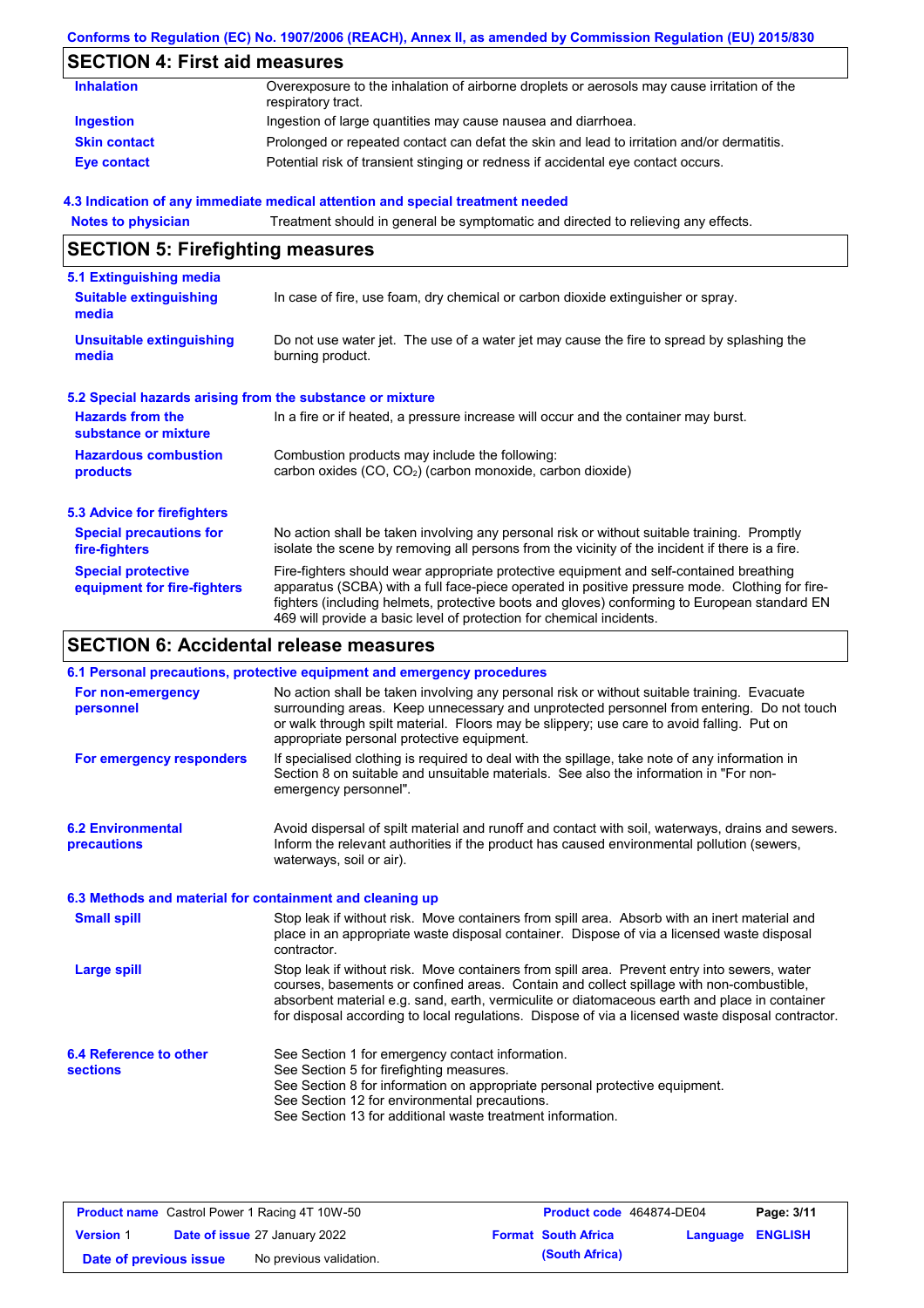### **SECTION 7: Handling and storage**

| 7.1 Precautions for safe handling                                                    |                                                                                                                                                                                                                                                                                                                                                                                                                                                                                          |
|--------------------------------------------------------------------------------------|------------------------------------------------------------------------------------------------------------------------------------------------------------------------------------------------------------------------------------------------------------------------------------------------------------------------------------------------------------------------------------------------------------------------------------------------------------------------------------------|
| <b>Protective measures</b>                                                           | Put on appropriate personal protective equipment.                                                                                                                                                                                                                                                                                                                                                                                                                                        |
| <b>Advice on general</b><br>occupational hygiene                                     | Eating, drinking and smoking should be prohibited in areas where this material is handled,<br>stored and processed. Wash thoroughly after handling. Remove contaminated clothing and<br>protective equipment before entering eating areas. See also Section 8 for additional<br>information on hygiene measures.                                                                                                                                                                         |
| <b>7.2 Conditions for safe</b><br>storage, including any<br><i>incompatibilities</i> | Store in accordance with local requlations. Store in a dry, cool and well-ventilated area, away<br>from incompatible materials (see Section 10). Keep away from heat and direct sunlight. Keep<br>container tightly closed and sealed until ready for use. Containers that have been opened must<br>be carefully resealed and kept upright to prevent leakage. Store and use only in equipment/<br>containers designed for use with this product. Do not store in unlabelled containers. |
| <b>Not suitable</b>                                                                  | Prolonged exposure to elevated temperature                                                                                                                                                                                                                                                                                                                                                                                                                                               |
| 7.3 Specific end use(s)                                                              |                                                                                                                                                                                                                                                                                                                                                                                                                                                                                          |
| <b>Recommendations</b>                                                               | See section 1.2 and Exposure scenarios in annex, if applicable.                                                                                                                                                                                                                                                                                                                                                                                                                          |

### **SECTION 8: Exposure controls/personal protection**

#### **8.1 Control parameters**

**Occupational exposure limits** No exposure limit value known.

Whilst specific OELs for certain components may be shown in this section, other components may be present in any mist, vapour or dust produced. Therefore, the specific OELs may not be applicable to the product as a whole and are provided for guidance only.

#### **Recommended monitoring procedures**

If this product contains ingredients with exposure limits, personal, workplace atmosphere or biological monitoring may be required to determine the effectiveness of the ventilation or other control measures and/or the necessity to use respiratory protective equipment. Reference should be made to monitoring standards, such as the following: European Standard EN 689 (Workplace atmospheres - Guidance for the assessment of exposure by inhalation to chemical agents for comparison with limit values and measurement strategy) European Standard EN 14042 (Workplace atmospheres - Guide for the application and use of procedures for the assessment of exposure to chemical and biological agents) European Standard EN 482 (Workplace atmospheres - General requirements for the performance of procedures for the measurement of chemical agents) Reference to national guidance documents for methods for the determination of hazardous substances will also be required.

#### **Derived No Effect Level**

No DNELs/DMELs available.

#### **Predicted No Effect Concentration**

No PNECs available

| <b>Appropriate engineering</b><br><b>controls</b>    | Provide exhaust ventilation or other engineering controls to keep the relevant airborne<br>concentrations below their respective occupational exposure limits.<br>All activities involving chemicals should be assessed for their risks to health, to ensure<br>exposures are adequately controlled. Personal protective equipment should only be considered<br>after other forms of control measures (e.g. engineering controls) have been suitably evaluated.<br>Personal protective equipment should conform to appropriate standards, be suitable for use, be<br>kept in good condition and properly maintained.<br>Your supplier of personal protective equipment should be consulted for advice on selection and<br>appropriate standards. For further information contact your national organisation for standards.<br>The final choice of protective equipment will depend upon a risk assessment. It is important to<br>ensure that all items of personal protective equipment are compatible. |                                        |                |
|------------------------------------------------------|---------------------------------------------------------------------------------------------------------------------------------------------------------------------------------------------------------------------------------------------------------------------------------------------------------------------------------------------------------------------------------------------------------------------------------------------------------------------------------------------------------------------------------------------------------------------------------------------------------------------------------------------------------------------------------------------------------------------------------------------------------------------------------------------------------------------------------------------------------------------------------------------------------------------------------------------------------------------------------------------------------|----------------------------------------|----------------|
| <b>Individual protection measures</b>                |                                                                                                                                                                                                                                                                                                                                                                                                                                                                                                                                                                                                                                                                                                                                                                                                                                                                                                                                                                                                         |                                        |                |
| <b>Hygiene measures</b>                              | Wash hands, forearms and face thoroughly after handling chemical products, before eating,<br>smoking and using the lavatory and at the end of the working period. Ensure that eyewash<br>stations and safety showers are close to the workstation location.                                                                                                                                                                                                                                                                                                                                                                                                                                                                                                                                                                                                                                                                                                                                             |                                        |                |
| <b>Respiratory protection</b>                        | In case of insufficient ventilation, wear suitable respiratory equipment.<br>The correct choice of respiratory protection depends upon the chemicals being handled, the<br>conditions of work and use, and the condition of the respiratory equipment. Safety procedures<br>should be developed for each intended application. Respiratory protection equipment should<br>therefore be chosen in consultation with the supplier/manufacturer and with a full assessment<br>of the working conditions.                                                                                                                                                                                                                                                                                                                                                                                                                                                                                                   |                                        |                |
| <b>Eye/face protection</b>                           | Safety glasses with side shields.                                                                                                                                                                                                                                                                                                                                                                                                                                                                                                                                                                                                                                                                                                                                                                                                                                                                                                                                                                       |                                        |                |
| <b>Skin protection</b>                               |                                                                                                                                                                                                                                                                                                                                                                                                                                                                                                                                                                                                                                                                                                                                                                                                                                                                                                                                                                                                         |                                        |                |
| <b>Product name</b> Castrol Power 1 Racing 4T 10W-50 |                                                                                                                                                                                                                                                                                                                                                                                                                                                                                                                                                                                                                                                                                                                                                                                                                                                                                                                                                                                                         | Product code 464874-DE04               | Page: 4/11     |
| <b>Version 1</b>                                     | Date of issue 27 January 2022                                                                                                                                                                                                                                                                                                                                                                                                                                                                                                                                                                                                                                                                                                                                                                                                                                                                                                                                                                           | <b>Format South Africa</b><br>Language | <b>ENGLISH</b> |
| Date of previous issue                               | No previous validation.                                                                                                                                                                                                                                                                                                                                                                                                                                                                                                                                                                                                                                                                                                                                                                                                                                                                                                                                                                                 | (South Africa)                         |                |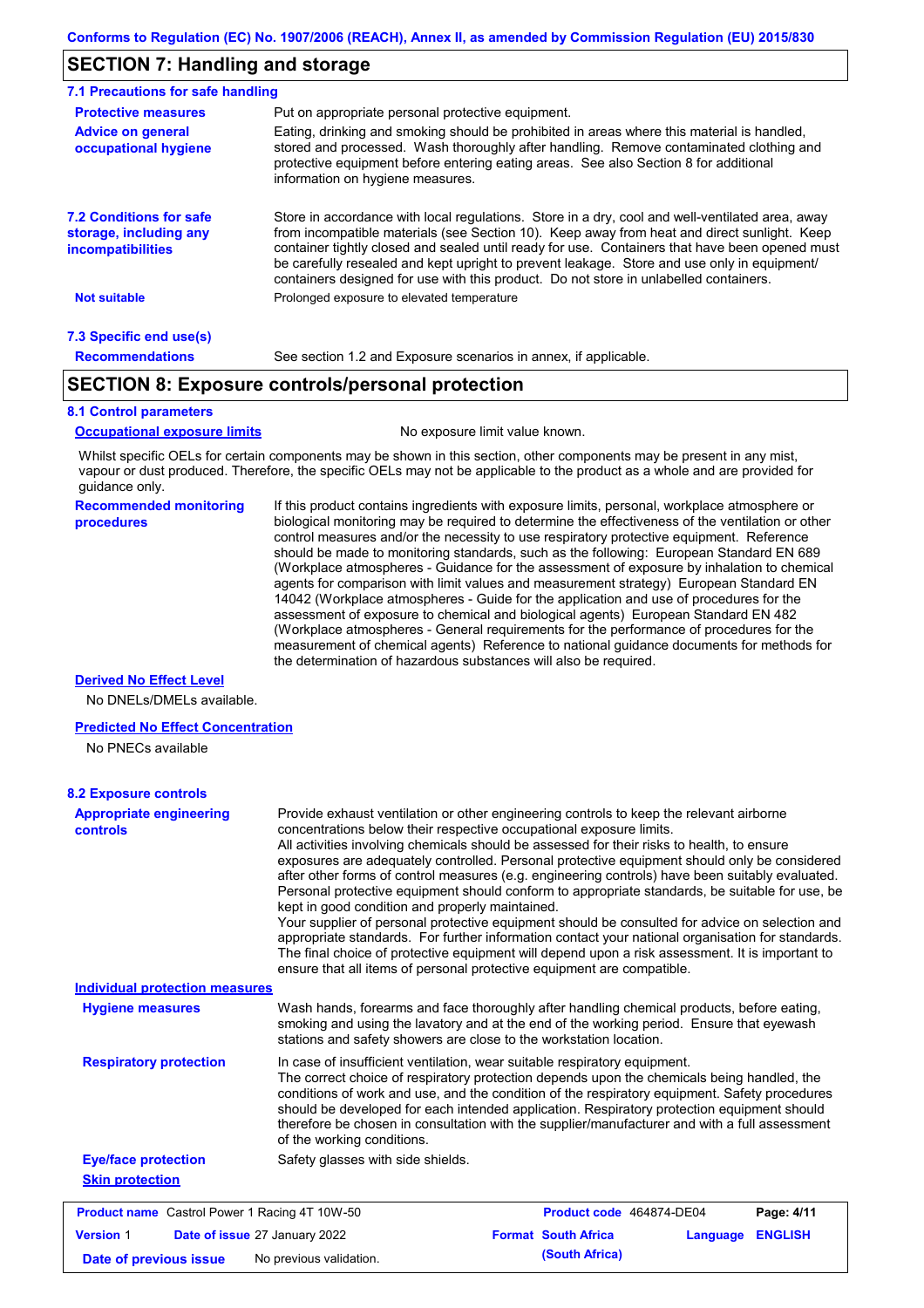#### **SECTION 8: Exposure controls/personal protection**

#### **Hand protection General Information:**

Because specific work environments and material handling practices vary, safety procedures should be developed for each intended application. The correct choice of protective gloves depends upon the chemicals being handled, and the conditions of work and use. Most gloves provide protection for only a limited time before they must be discarded and replaced (even the best chemically resistant gloves will break down after repeated chemical exposures).

Gloves should be chosen in consultation with the supplier / manufacturer and taking account of a full assessment of the working conditions.

Recommended: Nitrile gloves. **Breakthrough time:**

Breakthrough time data are generated by glove manufacturers under laboratory test conditions and represent how long a glove can be expected to provide effective permeation resistance. It is important when following breakthrough time recommendations that actual workplace conditions are taken into account. Always consult with your glove supplier for up-to-date technical information on breakthrough times for the recommended glove type. Our recommendations on the selection of gloves are as follows:

Continuous contact:

Gloves with a minimum breakthrough time of 240 minutes, or >480 minutes if suitable gloves can be obtained.

If suitable gloves are not available to offer that level of protection, gloves with shorter breakthrough times may be acceptable as long as appropriate glove maintenance and replacement regimes are determined and adhered to.

Short-term / splash protection:

Recommended breakthrough times as above.

It is recognised that for short-term, transient exposures, gloves with shorter breakthrough times may commonly be used. Therefore, appropriate maintenance and replacement regimes must be determined and rigorously followed.

#### **Glove Thickness:**

For general applications, we recommend gloves with a thickness typically greater than 0.35 mm.

It should be emphasised that glove thickness is not necessarily a good predictor of glove resistance to a specific chemical, as the permeation efficiency of the glove will be dependent on the exact composition of the glove material. Therefore, glove selection should also be based on consideration of the task requirements and knowledge of breakthrough times. Glove thickness may also vary depending on the glove manufacturer, the glove type and the glove model. Therefore, the manufacturers' technical data should always be taken into account to ensure selection of the most appropriate glove for the task.

Note: Depending on the activity being conducted, gloves of varying thickness may be required for specific tasks. For example:

 • Thinner gloves (down to 0.1 mm or less) may be required where a high degree of manual dexterity is needed. However, these gloves are only likely to give short duration protection and would normally be just for single use applications, then disposed of.

 • Thicker gloves (up to 3 mm or more) may be required where there is a mechanical (as well as a chemical) risk i.e. where there is abrasion or puncture potential.

**Skin and body**

Use of protective clothing is good industrial practice.

Personal protective equipment for the body should be selected based on the task being performed and the risks involved and should be approved by a specialist before handling this product.

Cotton or polyester/cotton overalls will only provide protection against light superficial contamination that will not soak through to the skin. Overalls should be laundered on a regular basis. When the risk of skin exposure is high (e.g. when cleaning up spillages or if there is a risk of splashing) then chemical resistant aprons and/or impervious chemical suits and boots will be required.

|                        | <b>Product name</b> Castrol Power 1 Racing 4T 10W-50 | Product code 464874-DE04   |                         | Page: 5/11 |
|------------------------|------------------------------------------------------|----------------------------|-------------------------|------------|
| <b>Version 1</b>       | <b>Date of issue 27 January 2022</b>                 | <b>Format South Africa</b> | <b>Language ENGLISH</b> |            |
| Date of previous issue | No previous validation.                              | (South Africa)             |                         |            |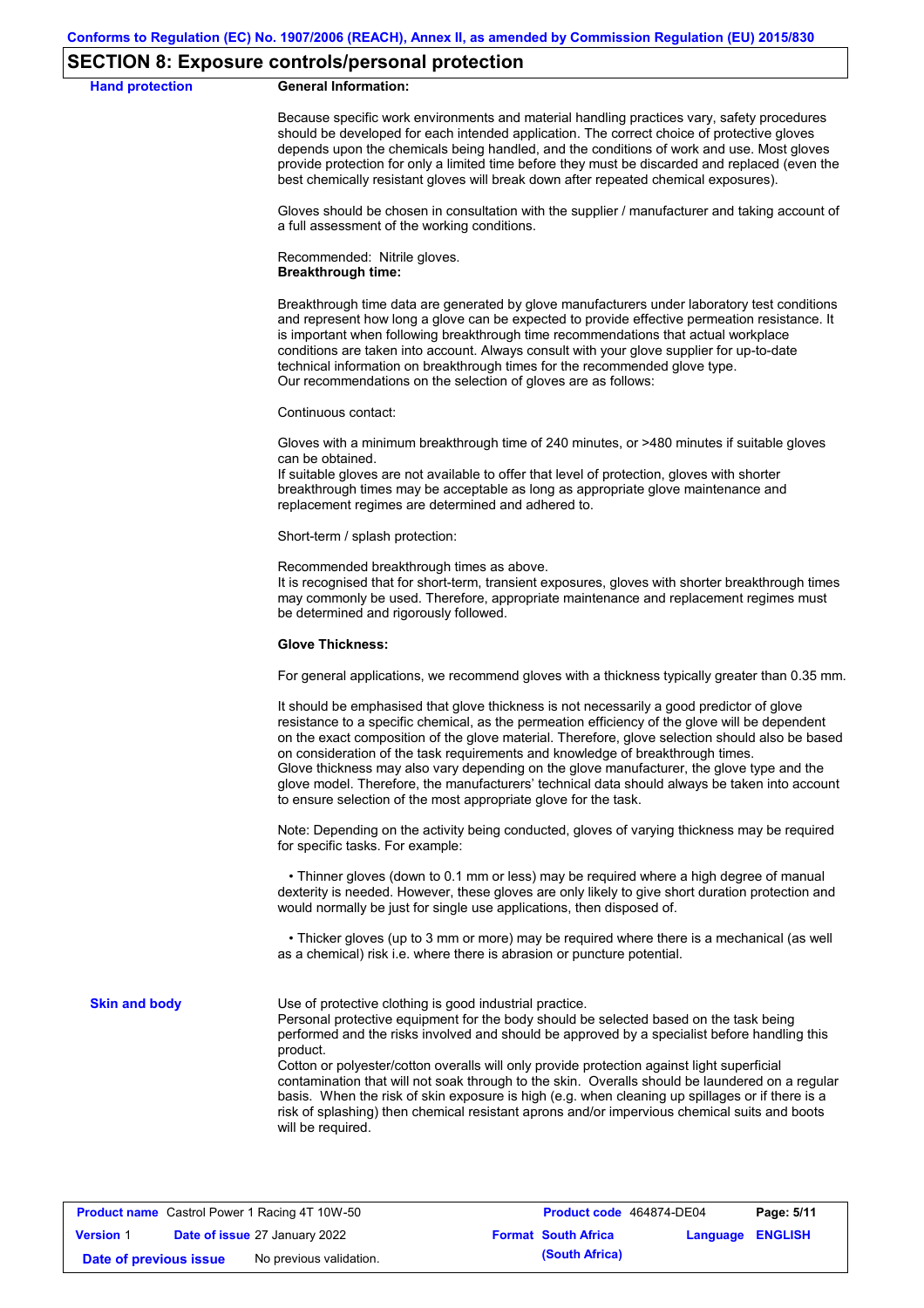# **SECTION 8: Exposure controls/personal protection**

| <b>Refer to standards:</b>                | Respiratory protection: EN 529<br>Gloves: EN 420, EN 374<br>Eye protection: EN 166<br>Filtering half-mask: EN 149<br>Filtering half-mask with valve: EN 405<br>Half-mask: EN 140 plus filter<br>Full-face mask: EN 136 plus filter<br>Particulate filters: FN 143<br>Gas/combined filters: EN 14387                           |
|-------------------------------------------|-------------------------------------------------------------------------------------------------------------------------------------------------------------------------------------------------------------------------------------------------------------------------------------------------------------------------------|
| <b>Environmental exposure</b><br>controls | Emissions from ventilation or work process equipment should be checked to ensure they<br>comply with the requirements of environmental protection legislation. In some cases, fume<br>scrubbers, filters or engineering modifications to the process equipment will be necessary to<br>reduce emissions to acceptable levels. |

# **SECTION 9: Physical and chemical properties**

The conditions of measurement of all properties are at standard temperature and pressure unless otherwise indicated.

#### **9.1 Information on basic physical and chemical properties**

| <b>Appearance</b>                                      |                                            |
|--------------------------------------------------------|--------------------------------------------|
| <b>Physical state</b>                                  | Liquid.                                    |
| <b>Colour</b>                                          | Red.                                       |
| <b>Odour</b>                                           | Not available.                             |
| <b>Odour threshold</b>                                 | Not available.                             |
| рH                                                     | Not applicable.                            |
| <b>Melting point/freezing point</b>                    | Not available.                             |
| Initial boiling point and boiling<br>range             | Not available.                             |
| <b>Pour point</b>                                      | -36 $^{\circ}$ C                           |
| <b>Flash point</b>                                     | Closed cup: 205°C (401°F) [Pensky-Martens] |
| <b>Evaporation rate</b>                                | Not available.                             |
| <b>Flammability (solid, gas)</b>                       | Not available.                             |
| <b>Upper/lower flammability or</b><br>explosive limits | Not available.                             |

#### **Vapour pressure**

Not available.

|                                                      |                                                                                                                                   | Vapour Pressure at 20°C |         |                            |          | Vapour pressure at 50°C  |               |                |
|------------------------------------------------------|-----------------------------------------------------------------------------------------------------------------------------------|-------------------------|---------|----------------------------|----------|--------------------------|---------------|----------------|
|                                                      | Ingredient name mm Hg kPa                                                                                                         |                         |         | <b>Method</b>              | mm<br>Hg | kPa                      | <b>Method</b> |                |
|                                                      | Distillates (petroleum),<br>hydrotreated heavy<br>paraffinic                                                                      | < 0.08                  | < 0.011 | <b>ASTM D 5191</b>         |          |                          |               |                |
|                                                      | Distillates (petroleum),<br>solvent-dewaxed<br>heavy paraffinic                                                                   | < 0.08                  | < 0.011 | <b>ASTM D 5191</b>         |          |                          |               |                |
|                                                      | Distillates (petroleum),<br>hydrotreated heavy<br>paraffinic                                                                      | < 0.08                  | < 0.011 | <b>ASTM D 5191</b>         |          |                          |               |                |
| <b>Vapour density</b>                                | Not available.                                                                                                                    |                         |         |                            |          |                          |               |                |
| <b>Relative density</b>                              | Not available.                                                                                                                    |                         |         |                            |          |                          |               |                |
| <b>Density</b>                                       | <1000 kg/m <sup>3</sup> (<1 g/cm <sup>3</sup> ) at 15 <sup>°</sup> C                                                              |                         |         |                            |          |                          |               |                |
| <b>Solubility(ies)</b>                               | insoluble in water.                                                                                                               |                         |         |                            |          |                          |               |                |
| <b>Partition coefficient: n-octanol/</b><br>water    | Not applicable.                                                                                                                   |                         |         |                            |          |                          |               |                |
| <b>Auto-ignition temperature</b>                     | Not available.                                                                                                                    |                         |         |                            |          |                          |               |                |
| <b>Decomposition temperature</b>                     | Not available.                                                                                                                    |                         |         |                            |          |                          |               |                |
| <b>Viscosity</b>                                     | Kinematic: 113.2 mm <sup>2</sup> /s (113.2 cSt) at 40°C<br>Kinematic: 16.4 to 17.8 mm <sup>2</sup> /s (16.4 to 17.8 cSt) at 100°C |                         |         |                            |          |                          |               |                |
| <b>Explosive properties</b>                          | Not available.                                                                                                                    |                         |         |                            |          |                          |               |                |
| <b>Oxidising properties</b>                          | Not available.                                                                                                                    |                         |         |                            |          |                          |               |                |
| <b>Particle characteristics</b>                      |                                                                                                                                   |                         |         |                            |          |                          |               |                |
| <b>Median particle size</b>                          | Not applicable.                                                                                                                   |                         |         |                            |          |                          |               |                |
| <b>Product name</b> Castrol Power 1 Racing 4T 10W-50 |                                                                                                                                   |                         |         |                            |          | Product code 464874-DE04 |               | Page: 6/11     |
| <b>Version 1</b><br>Date of issue 27 January 2022    |                                                                                                                                   |                         |         | <b>Format South Africa</b> |          |                          | Language      | <b>ENGLISH</b> |
| Date of previous issue                               | No previous validation.                                                                                                           |                         |         | (South Africa)             |          |                          |               |                |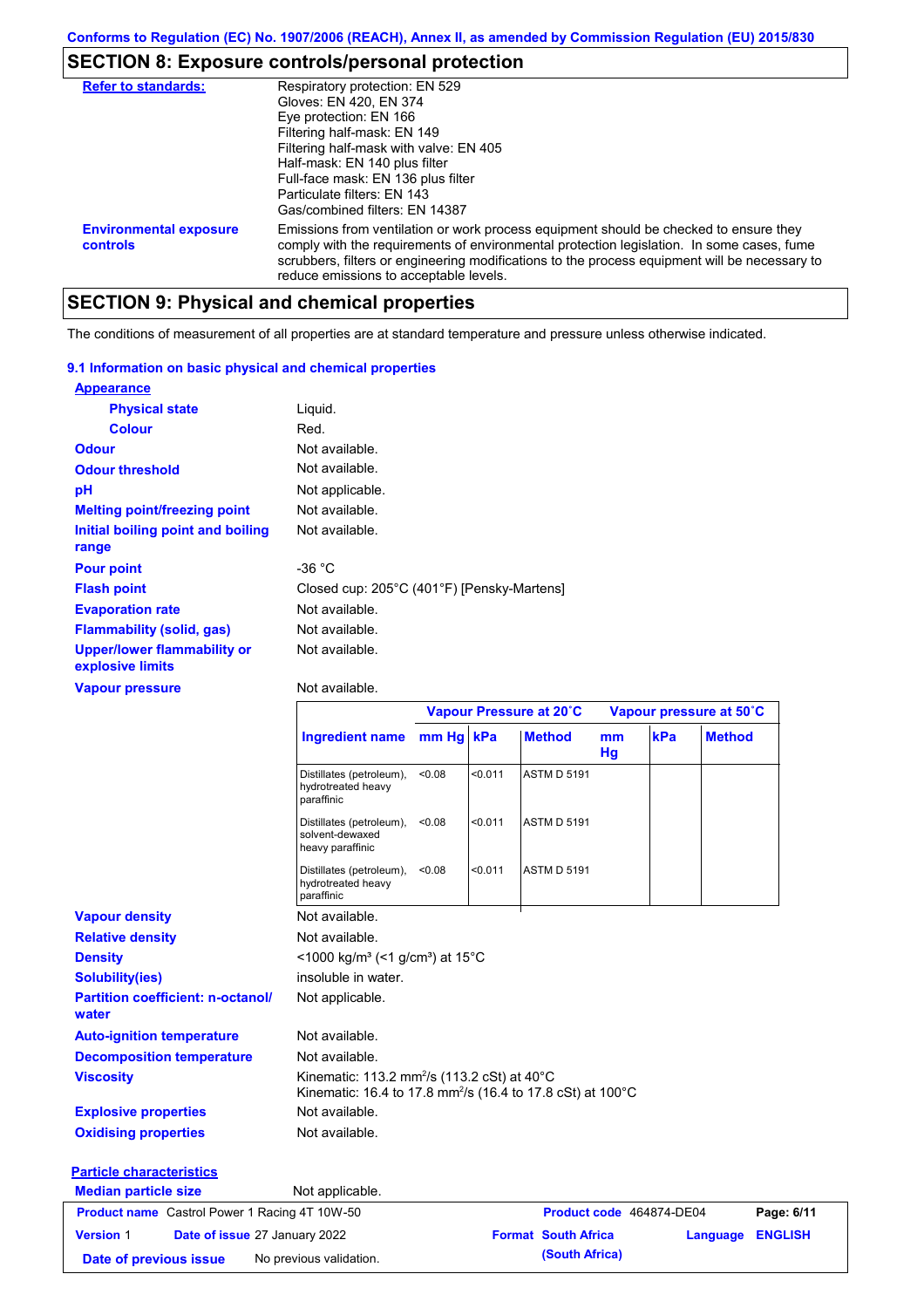# **SECTION 9: Physical and chemical properties**

**9.2 Other information**

No additional information.

# **SECTION 10: Stability and reactivity**

| <b>10.1 Reactivity</b>                            | No specific test data available for this product. Refer to Conditions to avoid and Incompatible<br>materials for additional information.                                |
|---------------------------------------------------|-------------------------------------------------------------------------------------------------------------------------------------------------------------------------|
| <b>10.2 Chemical stability</b>                    | The product is stable.                                                                                                                                                  |
| <b>10.3 Possibility of</b><br>hazardous reactions | Under normal conditions of storage and use, hazardous reactions will not occur.<br>Under normal conditions of storage and use, hazardous polymerisation will not occur. |
| <b>10.4 Conditions to avoid</b>                   | Avoid all possible sources of ignition (spark or flame).                                                                                                                |
| <b>10.5 Incompatible materials</b>                | Reactive or incompatible with the following materials: oxidising materials.                                                                                             |
| <b>10.6 Hazardous</b><br>decomposition products   | Under normal conditions of storage and use, hazardous decomposition products should not be<br>produced.                                                                 |

# **SECTION 11: Toxicological information**

| 11.1 Information on toxicological effects          |                                                                                                                                                                                                                                                                                                                                                                                                                 |
|----------------------------------------------------|-----------------------------------------------------------------------------------------------------------------------------------------------------------------------------------------------------------------------------------------------------------------------------------------------------------------------------------------------------------------------------------------------------------------|
| <b>Acute toxicity estimates</b>                    |                                                                                                                                                                                                                                                                                                                                                                                                                 |
| Not available.                                     |                                                                                                                                                                                                                                                                                                                                                                                                                 |
| <b>Information on likely</b><br>routes of exposure | Routes of entry anticipated: Dermal, Inhalation.                                                                                                                                                                                                                                                                                                                                                                |
| <b>Potential acute health effects</b>              |                                                                                                                                                                                                                                                                                                                                                                                                                 |
| <b>Inhalation</b>                                  | Vapour inhalation under ambient conditions is not normally a problem due to low vapour<br>pressure.                                                                                                                                                                                                                                                                                                             |
| <b>Ingestion</b>                                   | No known significant effects or critical hazards.                                                                                                                                                                                                                                                                                                                                                               |
| <b>Skin contact</b>                                | Defatting to the skin. May cause skin dryness and irritation.                                                                                                                                                                                                                                                                                                                                                   |
| <b>Eye contact</b>                                 | No known significant effects or critical hazards.                                                                                                                                                                                                                                                                                                                                                               |
|                                                    | <b>Symptoms related to the physical, chemical and toxicological characteristics</b>                                                                                                                                                                                                                                                                                                                             |
| <b>Inhalation</b>                                  | No specific data.                                                                                                                                                                                                                                                                                                                                                                                               |
| <b>Ingestion</b>                                   | No specific data.                                                                                                                                                                                                                                                                                                                                                                                               |
| <b>Skin contact</b>                                | Adverse symptoms may include the following:<br>irritation<br>dryness<br>cracking                                                                                                                                                                                                                                                                                                                                |
| <b>Eye contact</b>                                 | No specific data.                                                                                                                                                                                                                                                                                                                                                                                               |
|                                                    | Delayed and immediate effects as well as chronic effects from short and long-term exposure                                                                                                                                                                                                                                                                                                                      |
| <b>Inhalation</b>                                  | Overexposure to the inhalation of airborne droplets or aerosols may cause irritation of the<br>respiratory tract.                                                                                                                                                                                                                                                                                               |
| <b>Ingestion</b>                                   | Ingestion of large quantities may cause nausea and diarrhoea.                                                                                                                                                                                                                                                                                                                                                   |
| <b>Skin contact</b>                                | Prolonged or repeated contact can defat the skin and lead to irritation and/or dermatitis.                                                                                                                                                                                                                                                                                                                      |
| <b>Eye contact</b>                                 | Potential risk of transient stinging or redness if accidental eye contact occurs.                                                                                                                                                                                                                                                                                                                               |
| <b>Potential chronic health effects</b>            |                                                                                                                                                                                                                                                                                                                                                                                                                 |
| General                                            | <b>USED ENGINE OILS</b><br>Combustion products resulting from the operation of internal combustion engines contaminate<br>engine oils during use. Used engine oil may contain hazardous components which have the<br>potential to cause skin cancer. Frequent or prolonged contact with all types and makes of used<br>engine oil must therefore be avoided and a high standard of personal hygiene maintained. |
| <b>Carcinogenicity</b>                             | No known significant effects or critical hazards.                                                                                                                                                                                                                                                                                                                                                               |
| <b>Mutagenicity</b>                                | No known significant effects or critical hazards.                                                                                                                                                                                                                                                                                                                                                               |
| <b>Developmental effects</b>                       | No known significant effects or critical hazards.                                                                                                                                                                                                                                                                                                                                                               |
| <b>Fertility effects</b>                           | No known significant effects or critical hazards.                                                                                                                                                                                                                                                                                                                                                               |
|                                                    |                                                                                                                                                                                                                                                                                                                                                                                                                 |

|                        | <b>Product name</b> Castrol Power 1 Racing 4T 10W-50 | Product code 464874-DE04   |                  | Page: 7/11 |
|------------------------|------------------------------------------------------|----------------------------|------------------|------------|
| <b>Version 1</b>       | <b>Date of issue 27 January 2022</b>                 | <b>Format South Africa</b> | Language ENGLISH |            |
| Date of previous issue | No previous validation.                              | (South Africa)             |                  |            |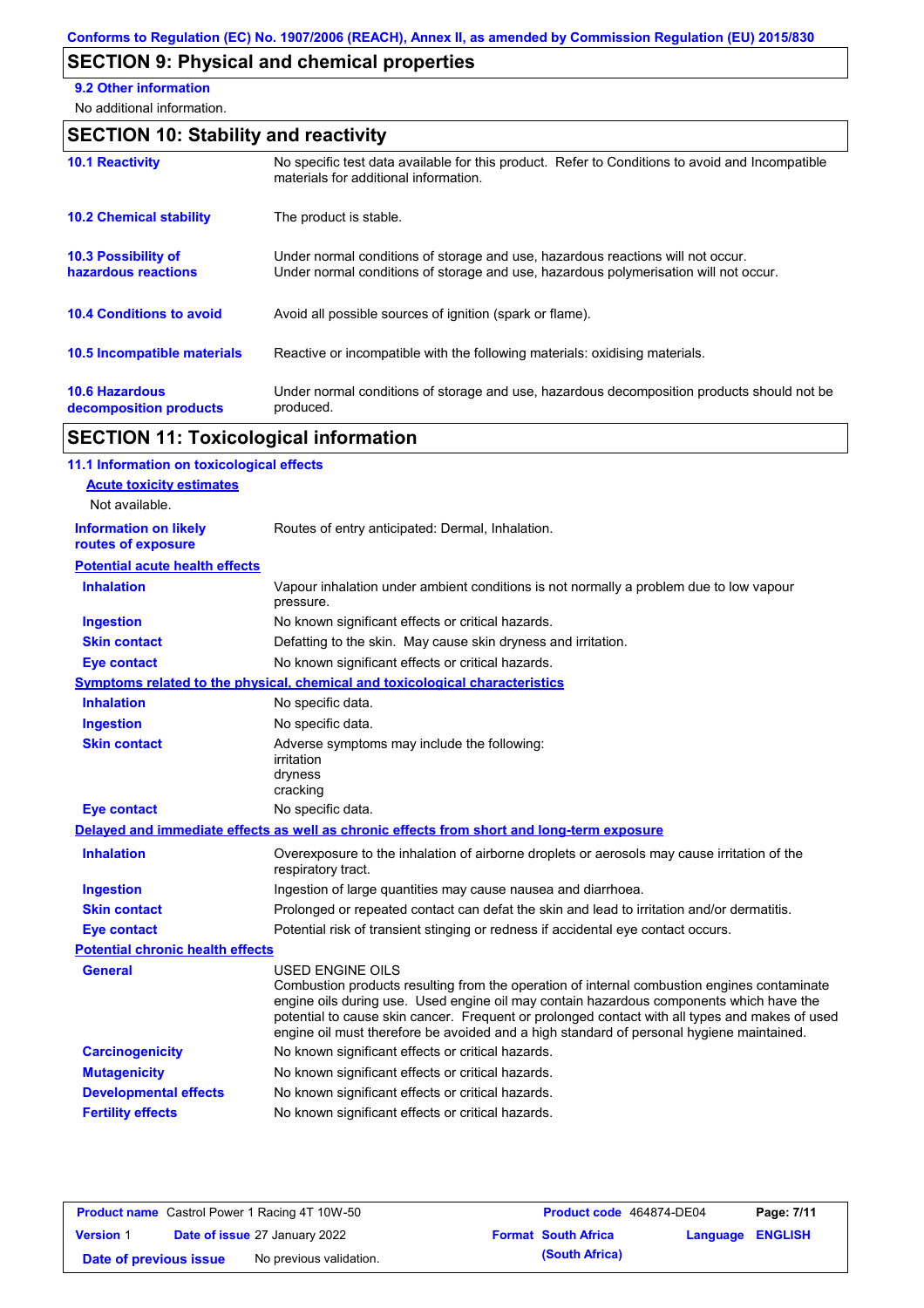### **SECTION 12: Ecological information**

#### **12.1 Toxicity**

**Environmental hazards** Not classified as dangerous

#### **12.2 Persistence and degradability**

Expected to be biodegradable.

#### **12.3 Bioaccumulative potential**

This product is not expected to bioaccumulate through food chains in the environment.

| <b>12.4 Mobility in soil</b>                                  |                                                                      |
|---------------------------------------------------------------|----------------------------------------------------------------------|
| <b>Soil/water partition</b><br>coefficient (K <sub>oc</sub> ) | Not available.                                                       |
| <b>Mobility</b>                                               | Spillages may penetrate the soil causing ground water contamination. |

#### **12.5 Results of PBT and vPvB assessment**

Product does not meet the criteria for PBT or vPvB according to Regulation (EC) No. 1907/2006, Annex XIII.

#### **12.6 Other adverse effects**

| <b>Other ecological information</b> | Spills may form a film on water surfaces causing physical damage to organisms. Oxygen |
|-------------------------------------|---------------------------------------------------------------------------------------|
|                                     | transfer could also be impaired.                                                      |

#### **SECTION 13: Disposal considerations**

#### **13.1 Waste treatment methods**

#### **Product**

**Methods of disposal**

Where possible, arrange for product to be recycled. Dispose of via an authorised person/ licensed waste disposal contractor in accordance with local regulations.

### **Hazardous waste** Yes.

#### **European waste catalogue (EWC)**

| Waste code | <b>Waste designation</b>                                         |
|------------|------------------------------------------------------------------|
| $130205*$  | Imineral-based non-chlorinated engine, gear and lubricating oils |

However, deviation from the intended use and/or the presence of any potential contaminants may require an alternative waste disposal code to be assigned by the end user.

#### **Packaging**

| <b>Methods of disposal</b> | Where possible, arrange for product to be recycled. Dispose of via an authorised person/<br>licensed waste disposal contractor in accordance with local regulations.                                                                    |
|----------------------------|-----------------------------------------------------------------------------------------------------------------------------------------------------------------------------------------------------------------------------------------|
| <b>Special precautions</b> | This material and its container must be disposed of in a safe way. Empty containers or liners<br>may retain some product residues. Avoid dispersal of spilt material and runoff and contact with<br>soil, waterways, drains and sewers. |
| <b>References</b>          | Commission 2014/955/EU<br>Directive 2008/98/EC                                                                                                                                                                                          |

# **SECTION 14: Transport information**

|                                                                                                        | <b>ADR/RID</b>                                       | <b>ADN</b>     | <b>IMDG</b>                                  | <b>IATA</b>                       |
|--------------------------------------------------------------------------------------------------------|------------------------------------------------------|----------------|----------------------------------------------|-----------------------------------|
| 14.1 UN number                                                                                         | Not regulated.                                       | Not regulated. | Not regulated.                               | Not regulated.                    |
| 14.2 UN proper<br>shipping name                                                                        |                                                      | ٠              |                                              |                                   |
| <b>14.3 Transport</b><br>hazard class(es)                                                              |                                                      |                |                                              |                                   |
| 14.4 Packing<br>group                                                                                  |                                                      |                |                                              |                                   |
| 14.5<br><b>Environmental</b><br>hazards                                                                | lNo.                                                 | No.            | No.                                          | No.                               |
|                                                                                                        | <b>Product name</b> Castrol Power 1 Racing 4T 10W-50 |                | Product code 464874-DE04                     | Page: 8/11                        |
| <b>Version 1</b><br>Date of issue 27 January 2022<br>No previous validation.<br>Date of previous issue |                                                      |                | <b>Format South Africa</b><br>(South Africa) | <b>ENGLISH</b><br><b>Language</b> |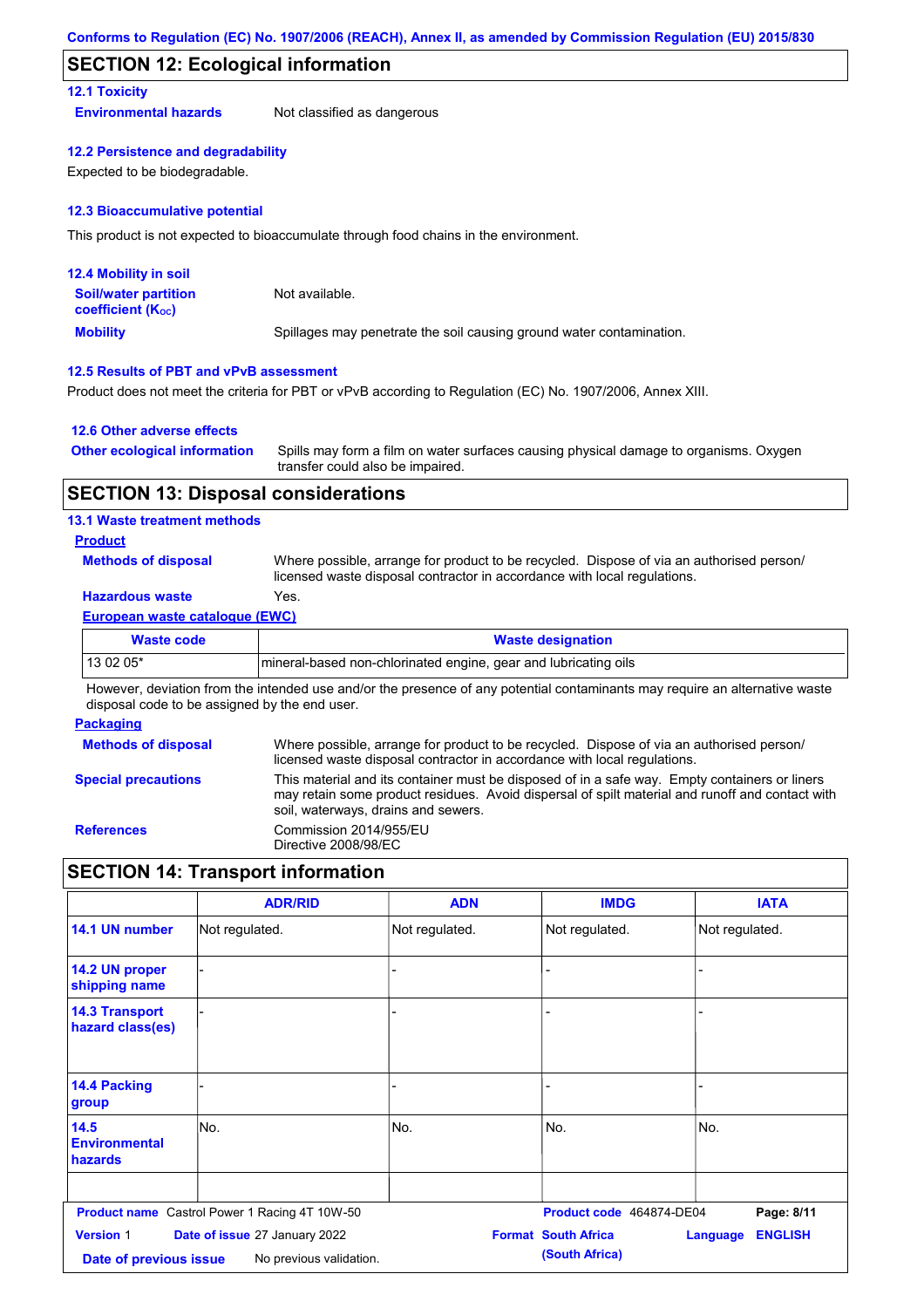| <b>Additional</b><br><b>information</b><br><b>14.6 Special precautions for</b><br>user<br><b>14.7 Transport in bulk</b><br>according to IMO | Not available.<br>Not available.      |                                                                                              |  |
|---------------------------------------------------------------------------------------------------------------------------------------------|---------------------------------------|----------------------------------------------------------------------------------------------|--|
|                                                                                                                                             |                                       |                                                                                              |  |
|                                                                                                                                             |                                       |                                                                                              |  |
| <b>instruments</b>                                                                                                                          |                                       |                                                                                              |  |
| <b>SECTION 15: Regulatory information</b>                                                                                                   |                                       |                                                                                              |  |
| 15.1 Safety, health and environmental regulations/legislation specific for the substance or mixture                                         |                                       |                                                                                              |  |
| EU Regulation (EC) No. 1907/2006 (REACH)                                                                                                    |                                       |                                                                                              |  |
| <b>Annex XIV - List of substances subject to authorisation</b><br><b>Annex XIV</b>                                                          |                                       |                                                                                              |  |
| None of the components are listed.                                                                                                          |                                       |                                                                                              |  |
| <b>Substances of very high concern</b>                                                                                                      |                                       |                                                                                              |  |
| None of the components are listed.                                                                                                          |                                       |                                                                                              |  |
| EU Regulation (EC) No. 1907/2006 (REACH)                                                                                                    |                                       |                                                                                              |  |
| <b>Annex XVII - Restrictions</b>                                                                                                            | Not applicable.                       |                                                                                              |  |
| on the manufacture.<br>placing on the market                                                                                                |                                       |                                                                                              |  |
| and use of certain<br>dangerous substances,<br>mixtures and articles                                                                        |                                       |                                                                                              |  |
| <b>Other regulations</b>                                                                                                                    |                                       |                                                                                              |  |
| <b>REACH Status</b>                                                                                                                         | current requirements of REACH.        | The company, as identified in Section 1, sells this product in the EU in compliance with the |  |
| <b>United States inventory</b><br>(TSCA 8b)                                                                                                 |                                       | All components are active or exempted.                                                       |  |
| <b>Australia inventory (AIIC)</b>                                                                                                           | At least one component is not listed. |                                                                                              |  |
| <b>Canada inventory</b>                                                                                                                     |                                       | All components are listed or exempted.                                                       |  |
| <b>China inventory (IECSC)</b>                                                                                                              |                                       | All components are listed or exempted.                                                       |  |
| <b>Japan inventory (CSCL)</b>                                                                                                               |                                       | All components are listed or exempted.                                                       |  |
| <b>Korea inventory (KECI)</b>                                                                                                               |                                       | All components are listed or exempted.                                                       |  |
| <b>Philippines inventory</b><br>(PICCS)                                                                                                     |                                       | All components are listed or exempted.                                                       |  |
| <b>Taiwan Chemical</b><br><b>Substances Inventory</b><br>(TCSI)                                                                             |                                       | All components are listed or exempted.                                                       |  |
| Ozone depleting substances (1005/2009/EU)<br>Not listed.                                                                                    |                                       |                                                                                              |  |
| Prior Informed Consent (PIC) (649/2012/EU)<br>Not listed.                                                                                   |                                       |                                                                                              |  |
| <b>Persistent Organic Pollutants</b><br>Not listed.                                                                                         |                                       |                                                                                              |  |
| EU - Water framework directive - Priority substances<br>None of the components are listed.                                                  |                                       |                                                                                              |  |
| <b>Seveso Directive</b><br>This product is not controlled under the Seveso Directive.                                                       |                                       |                                                                                              |  |

| <b>Product name</b> Castrol Power 1 Racing 4T 10W-50 |  | <b>Product code</b> 464874-DE04      |  | Page: 9/11                 |                         |  |
|------------------------------------------------------|--|--------------------------------------|--|----------------------------|-------------------------|--|
| <b>Version 1</b>                                     |  | <b>Date of issue 27 January 2022</b> |  | <b>Format South Africa</b> | <b>Language ENGLISH</b> |  |
| Date of previous issue                               |  | No previous validation.              |  | (South Africa)             |                         |  |

this mixture. A Chemical Safety Assessment has not been carried out for the mixture itself.

**assessment**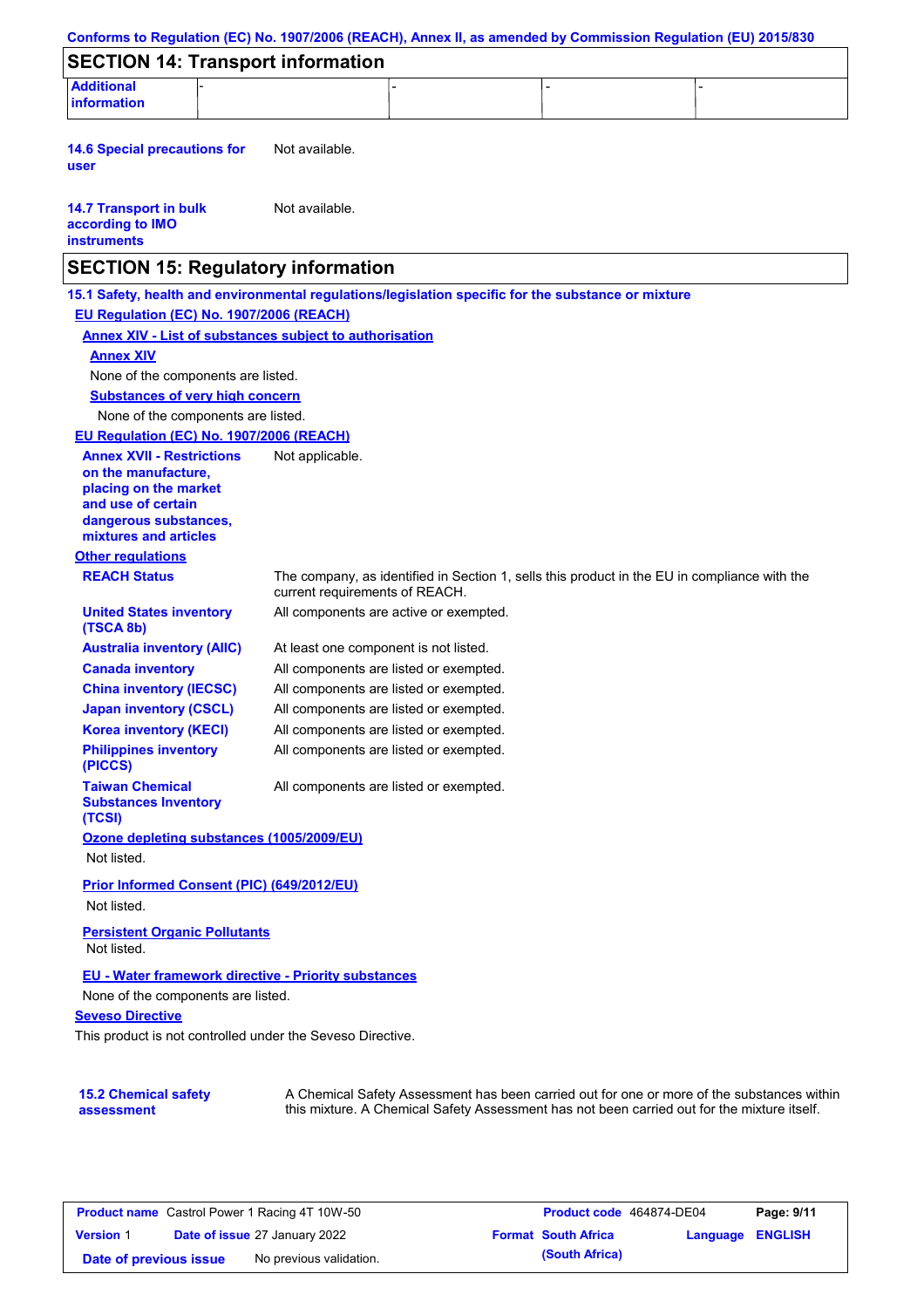# **SECTION 16: Other information**

| <b>Abbreviations and acronyms</b> | ADN = European Provisions concerning the International Carriage of Dangerous Goods by<br>Inland Waterway |
|-----------------------------------|----------------------------------------------------------------------------------------------------------|
|                                   | ADR = The European Agreement concerning the International Carriage of Dangerous Goods by                 |
|                                   | Road                                                                                                     |
|                                   | ATE = Acute Toxicity Estimate                                                                            |
|                                   | <b>BCF</b> = Bioconcentration Factor                                                                     |
|                                   | CAS = Chemical Abstracts Service                                                                         |
|                                   | CLP = Classification, Labelling and Packaging Regulation [Regulation (EC) No. 1272/2008]                 |
|                                   | CSA = Chemical Safety Assessment                                                                         |
|                                   | CSR = Chemical Safety Report                                                                             |
|                                   | <b>DMEL = Derived Minimal Effect Level</b>                                                               |
|                                   | DNEL = Derived No Effect Level<br>EINECS = European Inventory of Existing Commercial chemical Substances |
|                                   |                                                                                                          |
|                                   | ES = Exposure Scenario                                                                                   |
|                                   | EUH statement = CLP-specific Hazard statement<br>EWC = European Waste Catalogue                          |
|                                   | GHS = Globally Harmonized System of Classification and Labelling of Chemicals                            |
|                                   | IATA = International Air Transport Association                                                           |
|                                   | IBC = Intermediate Bulk Container                                                                        |
|                                   | IMDG = International Maritime Dangerous Goods                                                            |
|                                   | LogPow = logarithm of the octanol/water partition coefficient                                            |
|                                   | MARPOL = International Convention for the Prevention of Pollution From Ships, 1973 as                    |
|                                   | modified by the Protocol of 1978. ("Marpol" = marine pollution)                                          |
|                                   | OECD = Organisation for Economic Co-operation and Development                                            |
|                                   | PBT = Persistent, Bioaccumulative and Toxic                                                              |
|                                   | <b>PNEC</b> = Predicted No Effect Concentration                                                          |
|                                   | REACH = Registration, Evaluation, Authorisation and Restriction of Chemicals Regulation                  |
|                                   | [Regulation (EC) No. 1907/2006]                                                                          |
|                                   | RID = The Regulations concerning the International Carriage of Dangerous Goods by Rail                   |
|                                   | <b>RRN = REACH Registration Number</b>                                                                   |
|                                   | SADT = Self-Accelerating Decomposition Temperature                                                       |
|                                   | SVHC = Substances of Very High Concern                                                                   |
|                                   | STOT-RE = Specific Target Organ Toxicity - Repeated Exposure                                             |
|                                   | STOT-SE = Specific Target Organ Toxicity - Single Exposure                                               |
|                                   | $TWA = Time$ weighted average                                                                            |
|                                   | $UN = United Nations$                                                                                    |
|                                   | $UVCB = Complex\;hydrocarbon\; substance$                                                                |
|                                   | VOC = Volatile Organic Compound                                                                          |
|                                   | vPvB = Very Persistent and Very Bioaccumulative                                                          |
|                                   | Varies = may contain one or more of the following $64741-88-4$ / RRN 01-2119488706-23,                   |
|                                   | 64741-89-5 / RRN 01-2119487067-30, 64741-95-3 / RRN 01-2119487081-40, 64741-96-4/ RRN                    |
|                                   | 01-2119483621-38, 64742-01-4 / RRN 01-2119488707-21, 64742-44-5 / RRN                                    |
|                                   | 01-2119985177-24, 64742-45-6, 64742-52-5 / RRN 01-2119467170-45, 64742-53-6 / RRN                        |
|                                   | 01-2119480375-34, 64742-54-7 / RRN 01-2119484627-25, 64742-55-8 / RRN                                    |
|                                   | 01-2119487077-29, 64742-56-9 / RRN 01-2119480132-48, 64742-57-0 / RRN                                    |
|                                   | 01-2119489287-22, 64742-58-1, 64742-62-7 / RRN 01-2119480472-38, 64742-63-8,                             |
|                                   | 64742-65-0 / RRN 01-2119471299-27, 64742-70-7 / RRN 01-2119487080-42, 72623-85-9 /                       |
|                                   | RRN 01-2119555262-43, 72623-86-0 / RRN 01-2119474878-16, 72623-87-1 / RRN                                |
|                                   | 01-2119474889-13                                                                                         |

**Procedure used to derive the classification according to Regulation (EC) No. 1272/2008 [CLP/GHS]**

| <b>Classification</b>                                                           |                            | <b>Justification</b>                          |  |  |  |
|---------------------------------------------------------------------------------|----------------------------|-----------------------------------------------|--|--|--|
| Not classified.                                                                 |                            |                                               |  |  |  |
| <b>Full text of abbreviated H</b><br><b>statements</b>                          | H304                       | May be fatal if swallowed and enters airways. |  |  |  |
| <b>Full text of classifications</b><br>[CLP/GHS]                                | Asp. Tox. 1                | <b>ASPIRATION HAZARD - Category 1</b>         |  |  |  |
| <b>History</b>                                                                  |                            |                                               |  |  |  |
| Date of issue/Date of<br>revision                                               | 27/01/2022.                |                                               |  |  |  |
| Date of previous issue                                                          | No previous validation.    |                                               |  |  |  |
| <b>Prepared by</b>                                                              | <b>Product Stewardship</b> |                                               |  |  |  |
| $\nabla$ Indicates information that has changed from previously issued version. |                            |                                               |  |  |  |

**Notice to reader**

| <b>Product name</b> Castrol Power 1 Racing 4T 10W-50 |  | Product code 464874-DE04             |  | Page: 10/11                |                  |  |
|------------------------------------------------------|--|--------------------------------------|--|----------------------------|------------------|--|
| <b>Version 1</b>                                     |  | <b>Date of issue 27 January 2022</b> |  | <b>Format South Africa</b> | Language ENGLISH |  |
| Date of previous issue                               |  | No previous validation.              |  | (South Africa)             |                  |  |